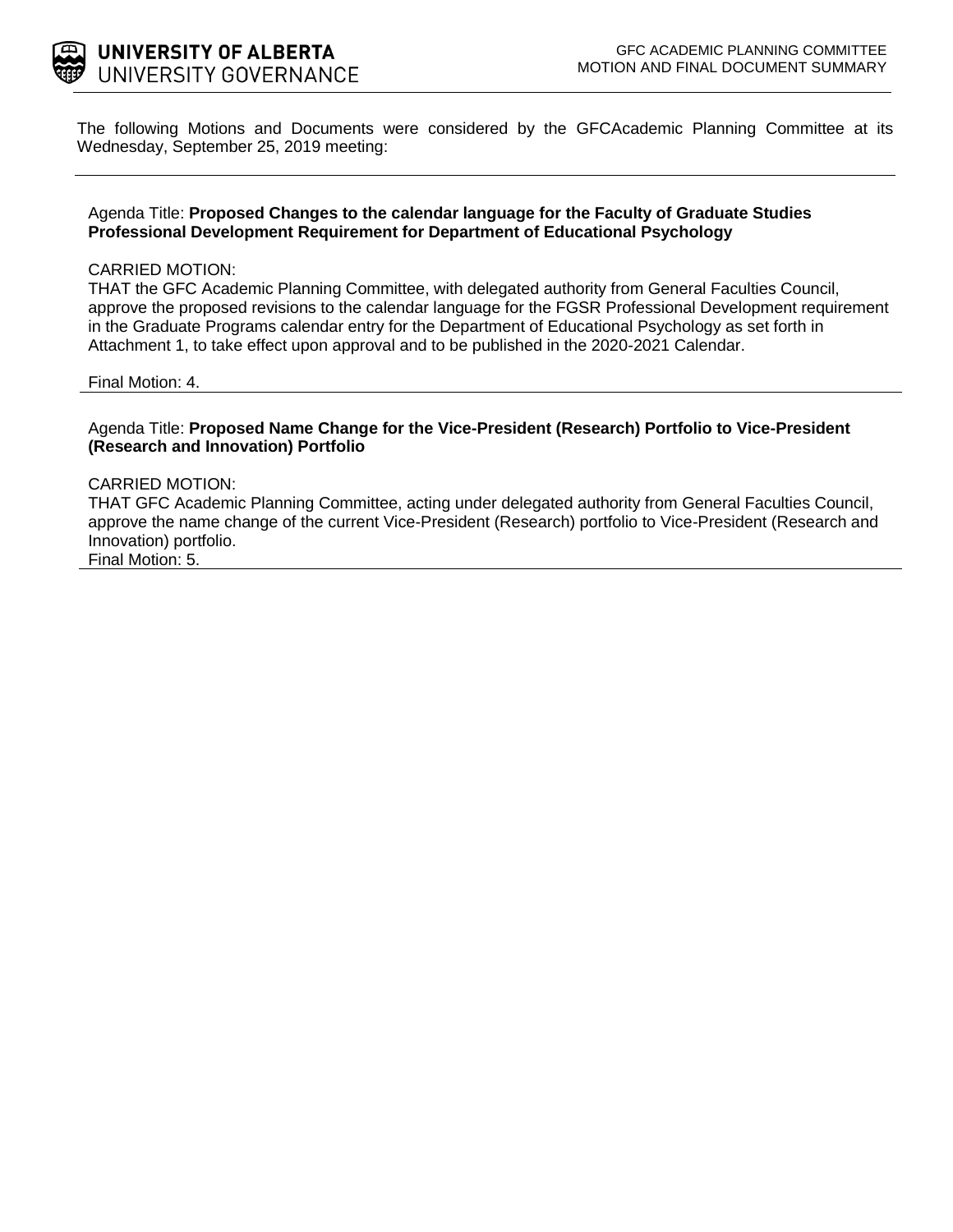

For the Meeting of September 25, 2019

# FINAL Item No. 4

# **Governance Executive Summary Action Item**

| <b>Agenda Title</b> | Proposed changes to the calendar language for the Faculty of  |
|---------------------|---------------------------------------------------------------|
|                     | Graduate Studies Professional Development Requirement for the |
|                     | <b>Department of Educational Psychology</b>                   |

# **Motion**

THAT the GFC Academic Planning Committee, with delegated authority from General Faculties Council, approve the proposed revisions to the calendar language for the FGSR Professional Development requirement in the Graduate Programs calendar entry for the Department of Educational Psychology as set forth in Attachment 1, to take effect upon approval and to be published in the 2020-2021 Calendar.

## **Item**

| <b>Action Requested</b> | $\boxtimes$ Approval $\Box$ Recommendation                                                                                      |
|-------------------------|---------------------------------------------------------------------------------------------------------------------------------|
| Proposed by             | Brooke Milne, Vice-Provost and Dean, Faculty of Graduate Studies and<br>Research<br>Jennifer Tupper, Dean, Faculty of Education |
| Presenter(s)            |                                                                                                                                 |

### **Details**

| Responsibility                                                                                                                                    | Provost and Vice-President (Academic)                                                                                                                                                                                                                                                                                                                                                                                                                                                                                                                                                                                                                                                                                                                                                                                                                                                                                                                                                                                                                                                                                                                                                             |
|---------------------------------------------------------------------------------------------------------------------------------------------------|---------------------------------------------------------------------------------------------------------------------------------------------------------------------------------------------------------------------------------------------------------------------------------------------------------------------------------------------------------------------------------------------------------------------------------------------------------------------------------------------------------------------------------------------------------------------------------------------------------------------------------------------------------------------------------------------------------------------------------------------------------------------------------------------------------------------------------------------------------------------------------------------------------------------------------------------------------------------------------------------------------------------------------------------------------------------------------------------------------------------------------------------------------------------------------------------------|
| The Purpose of the Proposal is<br>(please be specific)<br><b>Executive Summary</b><br>(outline the specific item - and<br>remember your audience) | The proposal is before the committee because FGSR is clarifying the<br>calendar language for the Professional Development Requirement.<br>The FGSR Professional Development requirement must be met by<br>$\bullet$<br>all graduate students in all programs. Some graduate programs<br>provide internal means for students to fulfill this requirement. For<br>other programs, the requirement will automatically be met through<br>the program. On June 19, 2019, APC approved clarification of the<br>FGSR PD requirements calendar entry, removing the calendar<br>language that the PD requirement "does not apply" to students in<br>programs offered by the Faculties of Education and Law, and<br>replacing it with a statement directing students to their graduate<br>program entry for program-specific PD requirements.<br>Calendar entries were also updated for the Faculty of Law and three<br>$\bullet$<br>departments in the Faculty of Education.<br>This calendar change represents a parallel update from the<br>$\bullet$<br>Department of Educational Psychology, to insert standard calendar<br>wording that students fulfill the PD requirement through their<br>program. |
| Supplementary Notes and<br>context                                                                                                                | <this by="" for="" governance="" is="" only="" outline<br="" section="" to="" university="" use="">governance process.&gt;</this>                                                                                                                                                                                                                                                                                                                                                                                                                                                                                                                                                                                                                                                                                                                                                                                                                                                                                                                                                                                                                                                                 |

## **Engagement and Routing** (Include meeting dates)

| <b>Consultation and Stakeholder</b><br>Participation | Those who are actively <b>participating</b> : |
|------------------------------------------------------|-----------------------------------------------|
|                                                      | Faculty of Graduate Studies and Research      |
|                                                      | <b>Faculty of Education</b>                   |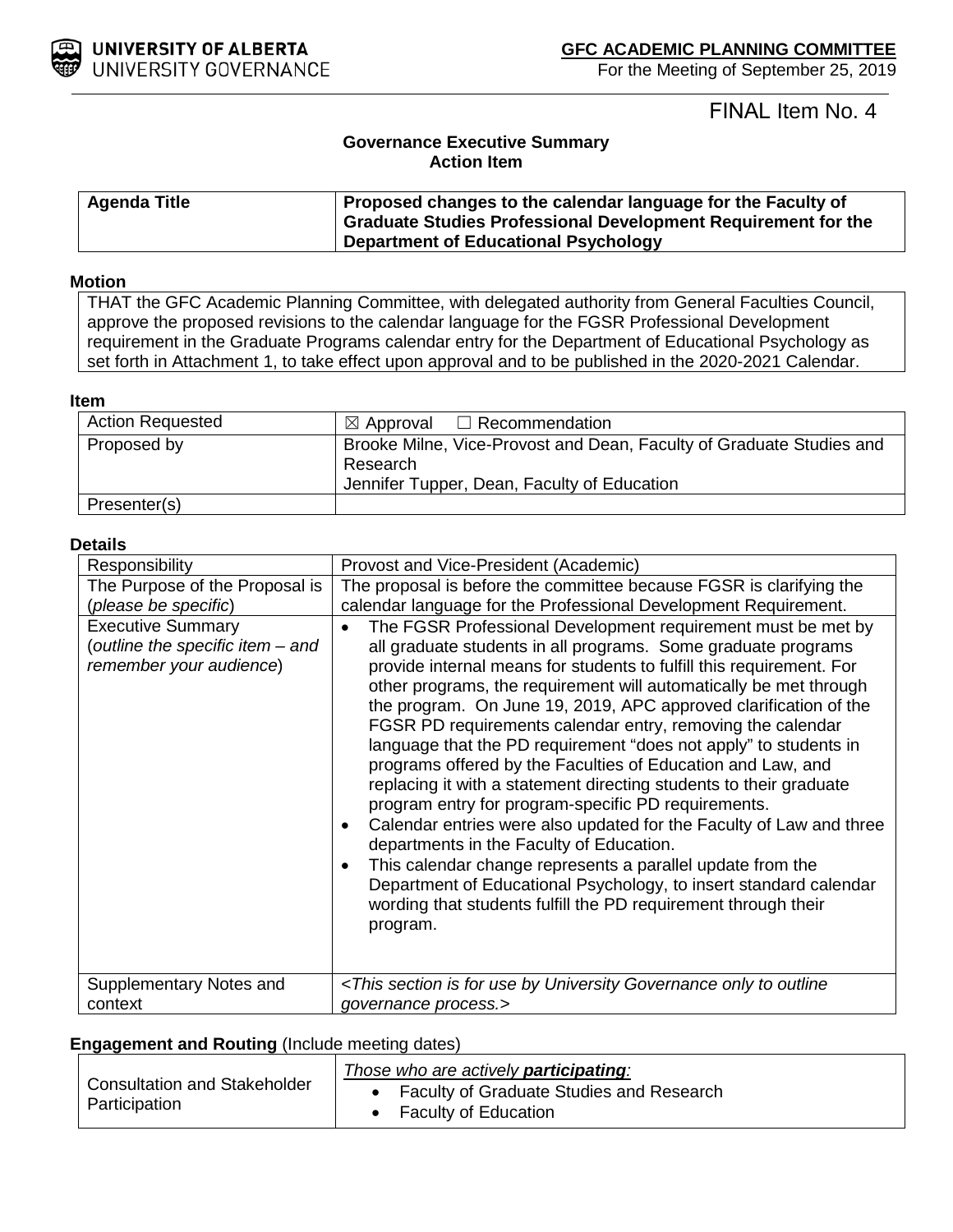

For the Meeting of September 25, 2019

Item No. 4

| (parties who have seen the<br>proposal and in what capacity)                                         | Those who have been consulted:                                                                                    |
|------------------------------------------------------------------------------------------------------|-------------------------------------------------------------------------------------------------------------------|
| <for information="" on="" td="" the<=""><td></td></for>                                              |                                                                                                                   |
| protocol see the Governance<br><b>Resources section Student</b><br><b>Participation Protocol&gt;</b> | Those who have been <b>informed</b> :                                                                             |
| Approval Route (Governance)<br>(including meeting dates)                                             | Graduate Academic Affairs Council (GAAC) on June 19, 2019<br>GFC Academic Planning Committee - September 25, 2019 |

# **Strategic Alignment**

| Alignment with For the Public | Please note the Institutional Strategic Plan objective(s)/strategies the |                                       |
|-------------------------------|--------------------------------------------------------------------------|---------------------------------------|
| Good                          | proposal supports.                                                       |                                       |
| Alignment with Institutional  | Please note below the specific institutional risk(s) this proposal is    |                                       |
| <b>Risk Indicator</b>         | addressing.                                                              |                                       |
|                               | $\Box$ Enrolment Management                                              | $\Box$ Relationship with Stakeholders |
|                               | $\Box$ Faculty and Staff                                                 | $\boxtimes$ Reputation                |
|                               | $\Box$ Funding and Resource Management                                   | $\Box$ Research Enterprise            |
|                               | □ IT Services, Software and Hardware                                     | $\Box$ Safety                         |
|                               | $\Box$ Leadership and Change                                             | ⊠ Student Success                     |
|                               | $\Box$ Physical Infrastructure                                           |                                       |
| Legislative Compliance and    | Cite reference to relevant legislation, policy, and governance           |                                       |
| jurisdiction                  | committee(s) [title only is required].                                   |                                       |

Attachments (each to be numbered 1 - <>)

1. Attachment 1 (page(s) 1 - <>) Calendar change for Educational Psychology

*Prepared by:* Maria Chia, Graduate Governance and Policy Coordinator, mchia@ualberta.ca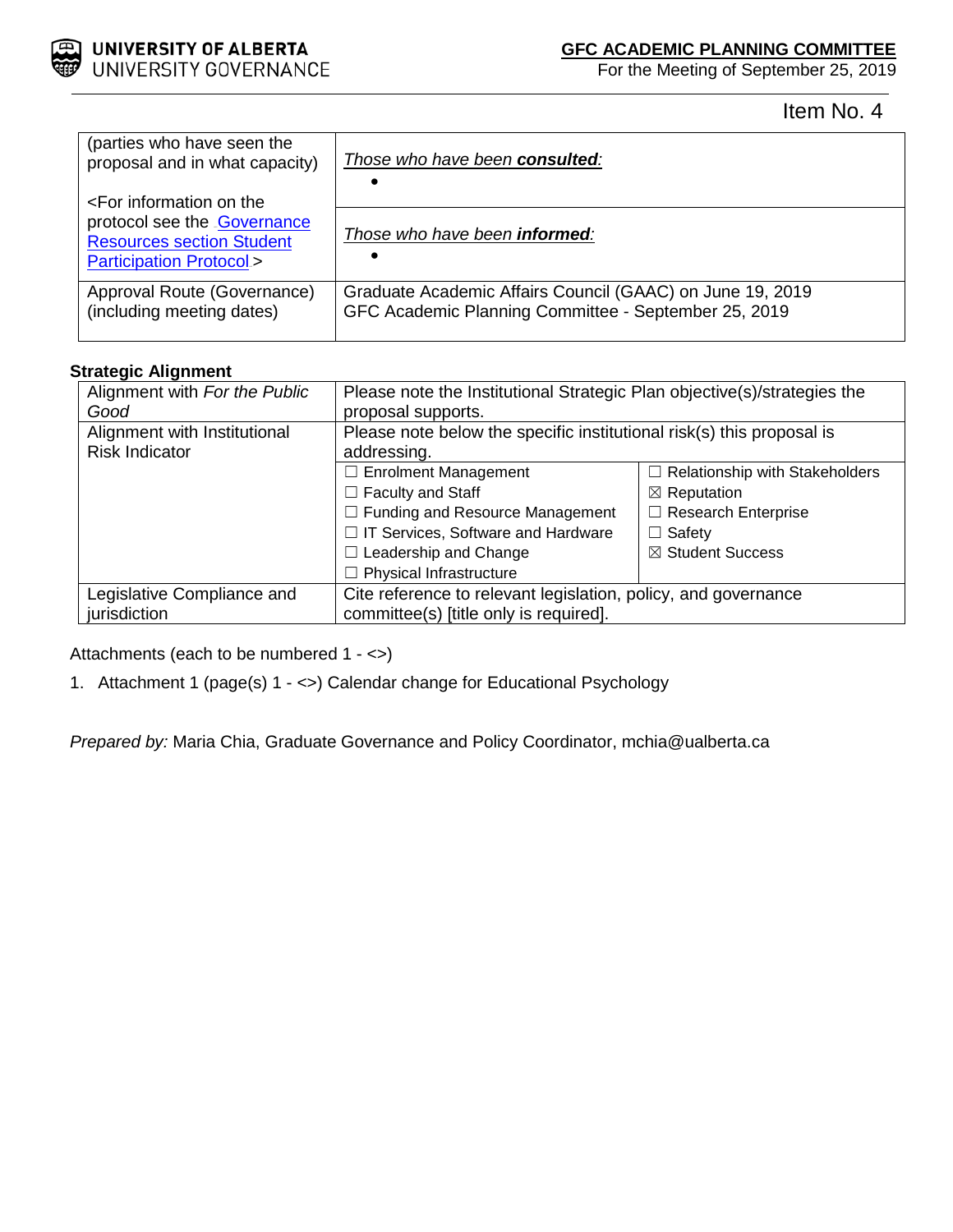

Killam Centre for Advanced Studies 2-29 Triffo Hall Edmonton AB Canada T6G 2E1 Tel: 780.492.2816 / Fax: 780.492.0692 www.gradstudies.ualberta.ca

2020-2021 University of Alberta Proposed Calendar Graduate Program Changes:

| <b>Current</b>                                                                                                                  | Proposed                                                                                                                                                                                                                                                           |
|---------------------------------------------------------------------------------------------------------------------------------|--------------------------------------------------------------------------------------------------------------------------------------------------------------------------------------------------------------------------------------------------------------------|
| <b>Graduate Programs</b>                                                                                                        | <b>Graduate Programs</b>                                                                                                                                                                                                                                           |
| <b>Educational Psychology [Graduate]</b>                                                                                        | <b>Educational Psychology [Graduate]</b>                                                                                                                                                                                                                           |
| $[]$                                                                                                                            | []                                                                                                                                                                                                                                                                 |
| <b>Graduate Program Requirements</b><br>The Degree of MEd (Educational Psychology)<br>[Graduate]<br><b>Program Requirements</b> | <b>Graduate Program Requirements</b><br>The Degree of MEd (Educational Psychology)<br>[Graduate]<br><b>Program Requirements</b>                                                                                                                                    |
| []                                                                                                                              | $\lceil  \rceil$                                                                                                                                                                                                                                                   |
|                                                                                                                                 | <b>Professional Development Requirement</b><br><b>Students in the Master of Education in Educational</b><br>Psychology automatically fulfill the Faculty of Graduate<br><b>Studies and Research Professional Development</b><br>requirement through their program. |
| <b>Length of Program</b>                                                                                                        | <b>Length of Program</b>                                                                                                                                                                                                                                           |
| $\lceil  \rceil$                                                                                                                | $\lceil  \rceil$                                                                                                                                                                                                                                                   |
| Justification: To meet Calendar compliance                                                                                      |                                                                                                                                                                                                                                                                    |

Approved by: The Faculty of Education Graduate Academic Affairs Council (GAAC) on June 19, 2019.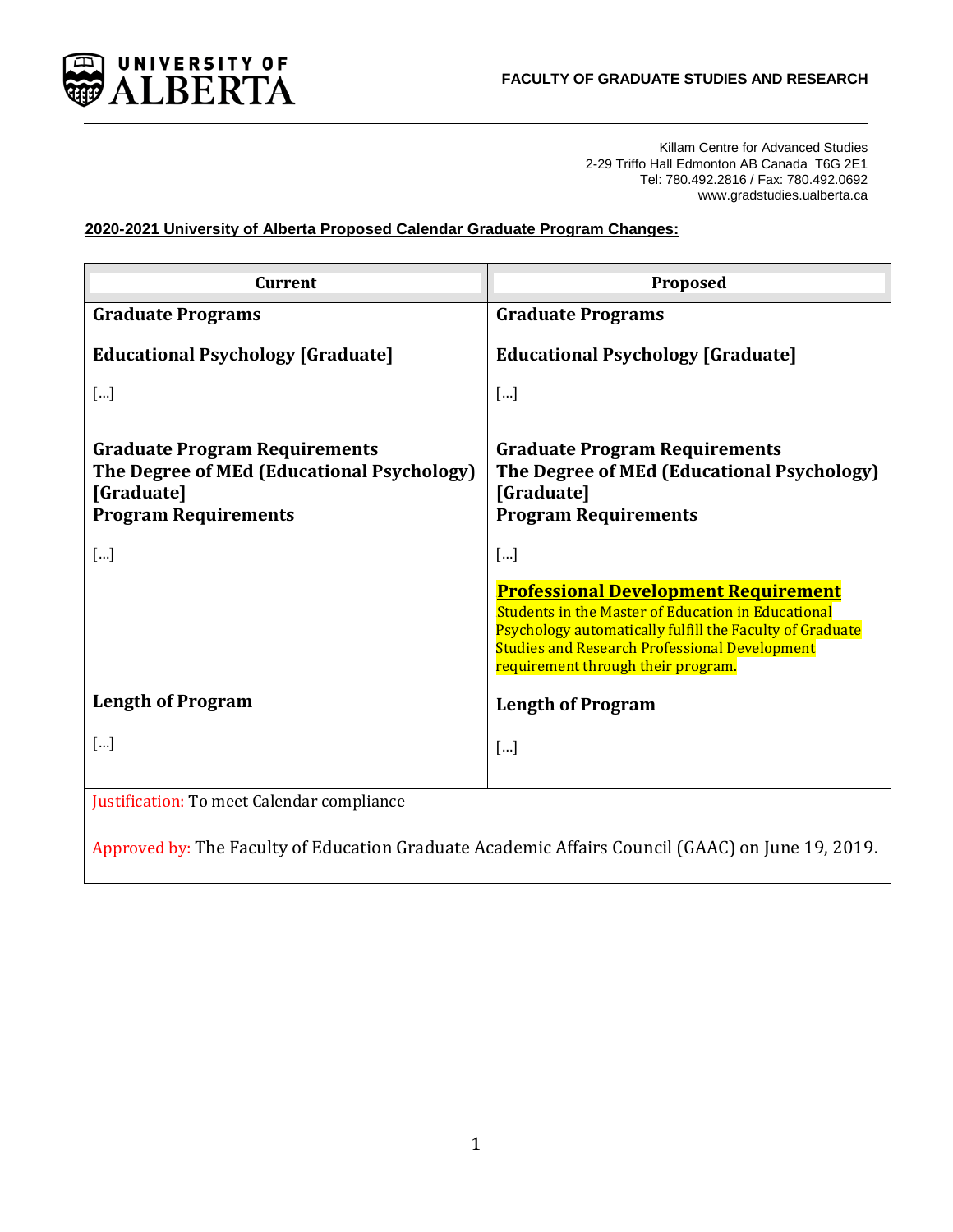

For the Meeting of September 25, 2019

FINAL Item No. 5

# **Governance Executive Summary Action Item**

| <b>Agenda Title</b> | <b>Proposed Name Change for the Vice-President (Research) Portfolio</b> |
|---------------------|-------------------------------------------------------------------------|
|                     | to Vice-President (Research and Innovation) Portfolio                   |

### **Motion**

THAT GFC Academic Planning Committee, acting under delegated authority from General Faculties Council, approve the name change of the current Vice-President (Research) portfolio to Vice-President (Research and Innovation) portfolio

## **Item**

| <b>Action Requested</b> | ⊠ Approval<br>$\Box$ Recommendation              |
|-------------------------|--------------------------------------------------|
| Proposed by             | Steve Dew, Provost and Vice-President (Academic) |
| Presenter(s)            | Steve Dew, Provost and Vice-President (Academic) |

## **Details**

| Responsibility                                                                          | President/Provost and Vice-President (Academic)                                                                                                                                                                                                                                                                                                                                                                                                                                                                                                                                                                                                                                                  |
|-----------------------------------------------------------------------------------------|--------------------------------------------------------------------------------------------------------------------------------------------------------------------------------------------------------------------------------------------------------------------------------------------------------------------------------------------------------------------------------------------------------------------------------------------------------------------------------------------------------------------------------------------------------------------------------------------------------------------------------------------------------------------------------------------------|
| The Purpose of the Proposal is                                                          | To change the name of the Vice-President (Research) portfolio to align                                                                                                                                                                                                                                                                                                                                                                                                                                                                                                                                                                                                                           |
| (please be specific)                                                                    | with current responsibilities and to highlight the importance of innovation                                                                                                                                                                                                                                                                                                                                                                                                                                                                                                                                                                                                                      |
|                                                                                         | within the research enterprise.                                                                                                                                                                                                                                                                                                                                                                                                                                                                                                                                                                                                                                                                  |
| <b>Executive Summary</b><br>(outline the specific item - and<br>remember your audience) | While research is an activity expected in every university, the<br>importance of translating new knowledge into the community is less fully<br>understood. Innovation comes in many forms, including, for example,<br>publications that extend the boundaries of knowledge and influence<br>social and public policy, inventions with commercial applications, and<br>discoveries that improve health practices for the benefit of the wider<br>community. Innovation makes it clear that knowledge is not generated<br>for its own sake. The connections among research, innovation and the<br>translation of knowledge are increasingly important for society to<br>experience and understand. |
|                                                                                         | A review of the University of Alberta's peer institutions in Canada<br>reveals that Laval, UBC, University of Toronto, Université de Montreal<br>and McGill all have Vice-Presidents with titles and portfolios with<br>responsibilities for Research and Innovation. Two recent local task<br>forces - one led by Edmonton Economic Development Corporation<br>(EEDC) focusing on commercialization, and the other led by the U of<br>A's Vice-President (Research) examining the broader research<br>ecosystem - have both identified the need to increase the focus on<br>innovation, thereby expanding societal impact through knowledge<br>mobilization beyond academia.                    |
|                                                                                         | With the University of Alberta's ongoing expansion in international<br>partnerships to extend the global impact of its research activities, the<br>increasing focus on the importance of knowledge translation in all<br>disciplines, and the potential for collaborations that lead to societal<br>contributions in a wide variety of fields, it is timely to formally connect<br>research with innovation in the institution, and to make that connection<br>explicit by changing the name of the portfolio and the Vice-President's<br>title.                                                                                                                                                 |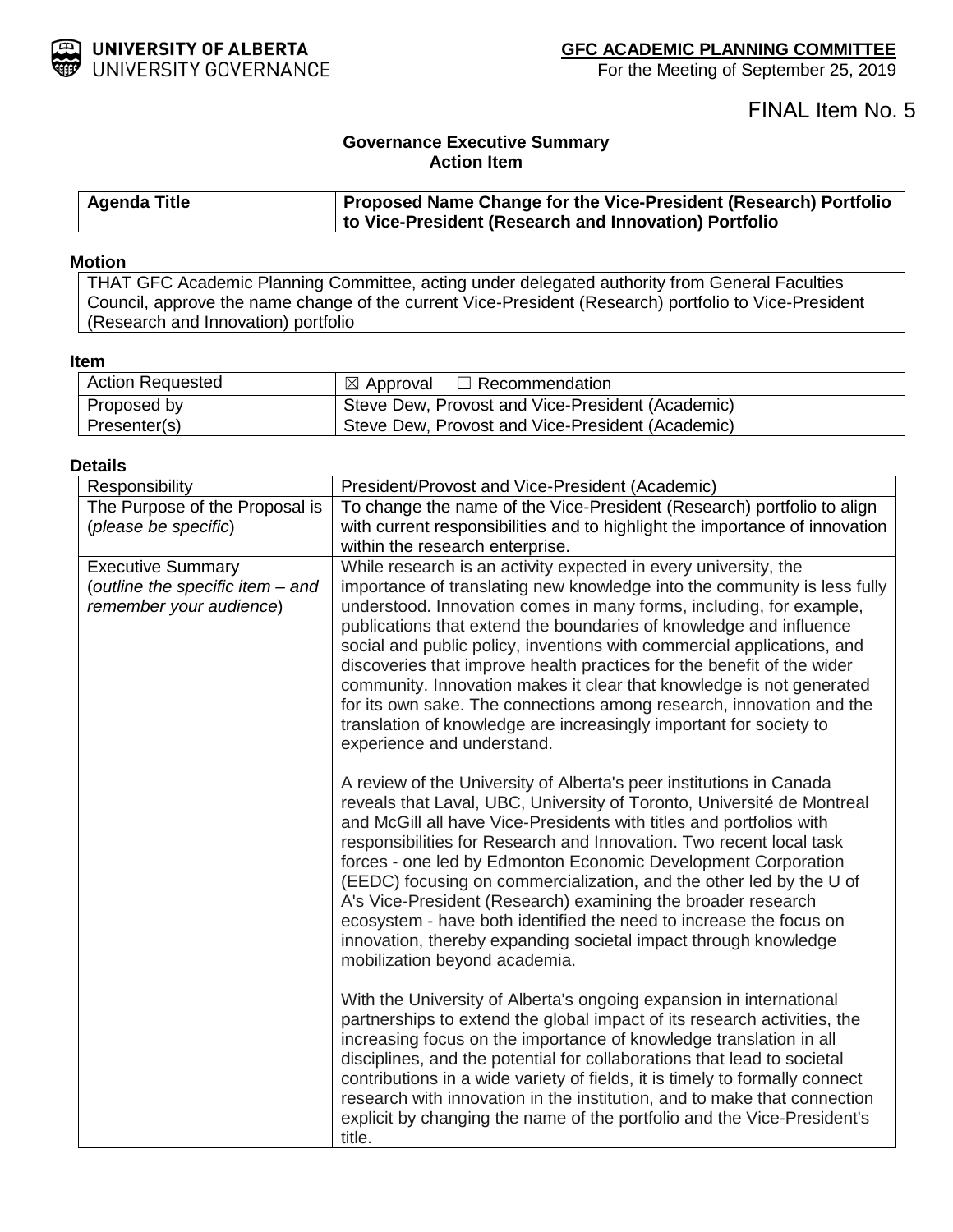

 $\Gamma$ 

# **GFC ACADEMIC PLANNING COMMITTEE**

For the Meeting of September 25, 2019

Item No. 5

|                         | The Board Human Resources and Compensation Committee approved<br>the change in the Vice-President's title to Vice-President (Research and<br>Innovation) at its meeting on 29 July 2019. It is within APC's mandate<br>to consider a similar change in the name of the portfolio. |
|-------------------------|-----------------------------------------------------------------------------------------------------------------------------------------------------------------------------------------------------------------------------------------------------------------------------------|
| Supplementary Notes and | <this by="" for="" governance="" is="" only="" outline<="" section="" td="" to="" university="" use=""></this>                                                                                                                                                                    |
| context                 | governance process.>                                                                                                                                                                                                                                                              |

# **Engagement and Routing** (Include meeting dates)

Τ

| Consultation and Stakeholder<br>Participation<br>(parties who have seen the                        | Those who are actively <b>participating</b> :<br>President<br>Provost and Vice-President (Academic)<br>Vice-President (Research)         |
|----------------------------------------------------------------------------------------------------|------------------------------------------------------------------------------------------------------------------------------------------|
| proposal and in what capacity)<br>$\epsilon$ For information on the<br>protocol see the Governance | Those who have been consulted:<br>• Associate Vice-Presidents (Research)                                                                 |
| <b>Resources section Student</b><br><b>Participation Protocol&gt;</b>                              | Those who have been <b>informed</b> :                                                                                                    |
| Approval Route (Governance)<br>(including meeting dates)                                           | Board Human Resources and Compensation Committee (BHRCC) - 29<br><b>July 2019</b><br>GFC Academic Planning Committee - 25 September 2019 |

# **Strategic Alignment**

| Alignment with For the Public | This proposal aligns with Objectives 11, 13 and 18.                   |                                       |
|-------------------------------|-----------------------------------------------------------------------|---------------------------------------|
| Good                          |                                                                       |                                       |
| Alignment with Institutional  | Please note below the specific institutional risk(s) this proposal is |                                       |
| <b>Risk Indicator</b>         | addressing.                                                           |                                       |
|                               | $\Box$ Enrolment Management                                           | $\Box$ Relationship with Stakeholders |
|                               | $\Box$ Faculty and Staff                                              | $\Box$ Reputation                     |
|                               | $\Box$ Funding and Resource Management                                | $\boxtimes$ Research Enterprise       |
|                               | □ IT Services, Software and Hardware                                  | $\Box$ Safety                         |
|                               | $\Box$ Leadership and Change                                          | $\Box$ Student Success                |
|                               | $\Box$ Physical Infrastructure                                        |                                       |
| Legislative Compliance and    | Post-secondary Learning Act                                           |                                       |
| jurisdiction                  | GFC Academic Planning Committee Terms of Reference                    |                                       |

Attachments (each to be numbered 1 - <>)

1. Attachment 1 (page(s) 1 - 2) Revised position description for Vice-President (Research and Innovation), approved by BHRCC on 29 July 2019.

*Prepared by:* Katharine Moore, Office of the Vice-President (Research), katharine.moore@ualberta.ca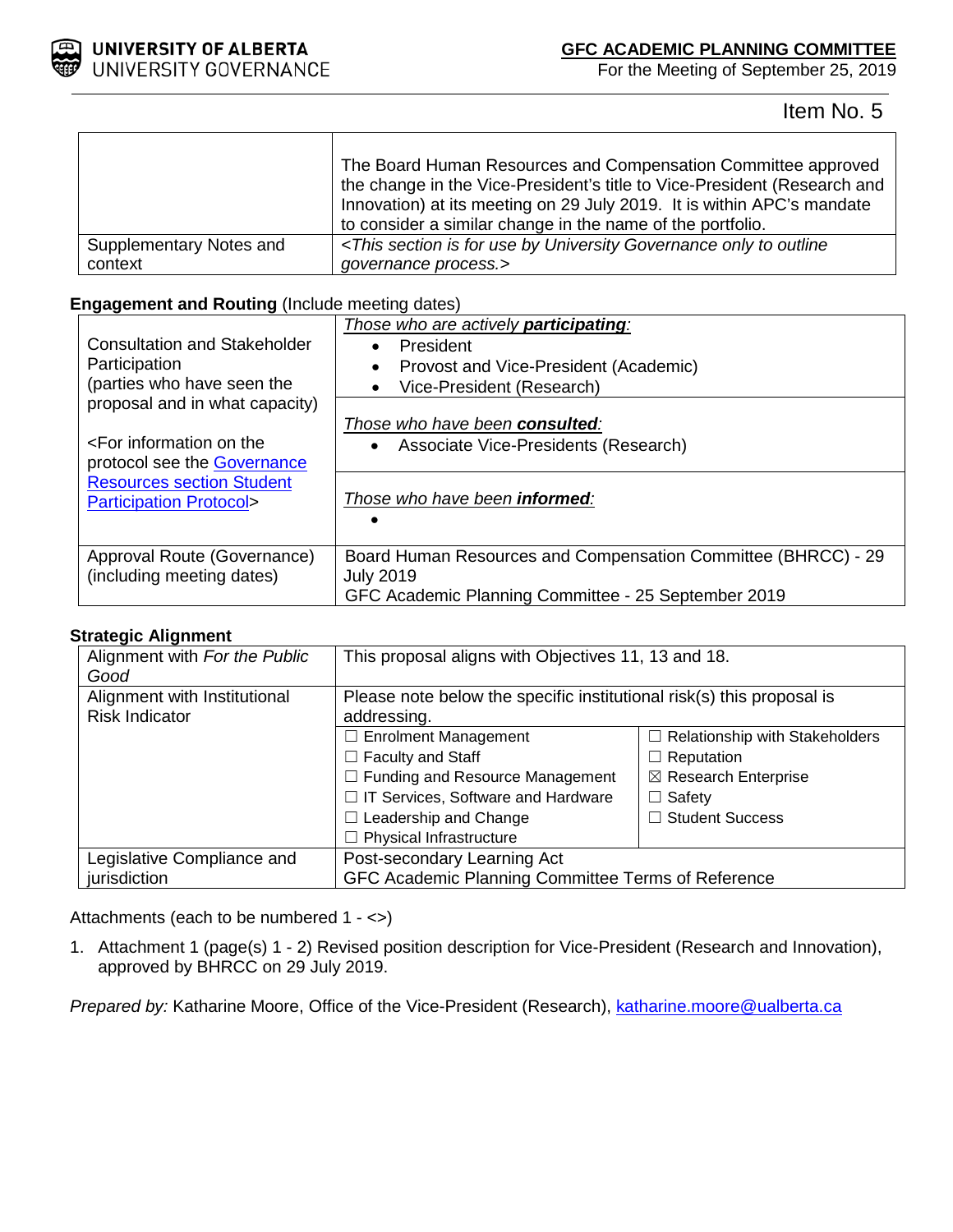

# **Position Title: Vice-President (Research and Innovation)**

Approved by Board Human Resources and Compensation Committee: 29 July 2019

### **Purpose:**

Reporting directly to the President with ongoing consultation on major operational matters with the Provost and Vice-President (Academic), in his/her capacity as Chief Operating Officer; the Vice-President (Research and Innovation) plays a vital role in the achievement of the University's vision by providing leadership and direction to research activities and initiatives on campus.

Without restricting the generality of the above statement and in accordance with Article 82(2) of the Post-Secondary Learning Act, the Vice–President (Research) has the following powers, duties and functions as assigned by the Board of Governors on the recommendation of the President:

## **Key Accountabilities:**

- As per the university's institutional strategic plan, *For the Public Good,* creates a climate that fosters the development and enhancement of exceptional research and scholarship in all areas of the University for the public good, and facilitates the transfer of knowledge generated by all disciplines into the wider community.
- Provides mechanisms that support research so individuals can achieve success in attracting research funds in international and national peer-reviewed competitions, and from other government and private partners.
- Renews and enhances the University's research services and provides high-quality support to faculty to meet their needs into the future.
- Identifies and supports interdisciplinary, cross-disciplinary, and student based research through direct leadership and through support of academics taking the lead in areas undergoing evolution.
- Celebrates the University of Alberta's outstanding faculty, staff, and students whose research contributes to the attainment of the University's vision. Ensures the research achievements of the University community are acknowledged by making the community aware of available research awards, suggesting possible nominees, and taking a lead role in reviewing nominations prior to submission.
- Fosters research leadership development and stewardship throughout the institution for the public good.
- Designs a strategy to articulate the value, both internally and externally, of the breadth of pure and applied research and the importance of the link between teaching and research.
- Aggressively pursues, through strategic partnerships and alliances, increased research capacity and major external funding for areas of strength and potential strength.
- Contributes, both personally and via University representatives, to the formation and communication of research policy at the federal and provincial levels.